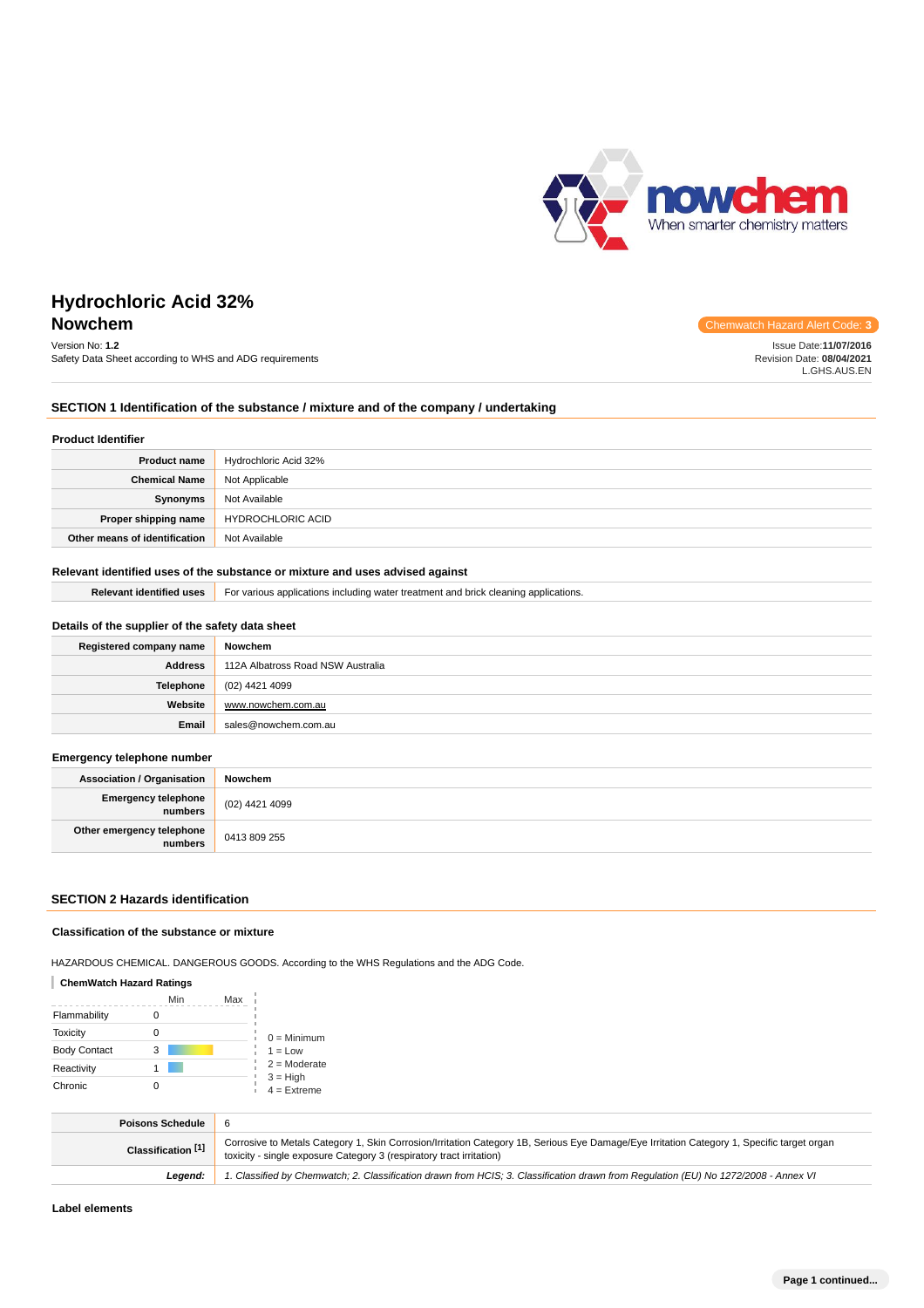| Hazard pictogram(s)                          |                                                                                                                                  |
|----------------------------------------------|----------------------------------------------------------------------------------------------------------------------------------|
| Signal word                                  | <b>Danger</b>                                                                                                                    |
| Hazard statement(s)                          |                                                                                                                                  |
| H <sub>290</sub>                             | May be corrosive to metals.                                                                                                      |
| H314                                         | Causes severe skin burns and eye damage.                                                                                         |
| H335                                         | May cause respiratory irritation.                                                                                                |
| <b>Precautionary statement(s) General</b>    |                                                                                                                                  |
| P101                                         | If medical advice is needed, have product container or label at hand.                                                            |
| P102                                         | Keep out of reach of children.                                                                                                   |
| P103                                         | Read carefully and follow all instructions.                                                                                      |
| <b>Precautionary statement(s) Prevention</b> |                                                                                                                                  |
| P <sub>260</sub>                             | Do not breathe mist/vapours/spray.                                                                                               |
| P271                                         | Use only outdoors or in a well-ventilated area.                                                                                  |
| P280                                         | Wear protective gloves/protective clothing/eye protection/face protection/hearing protection/                                    |
| P234                                         | Keep only in original packaging.                                                                                                 |
| <b>Precautionary statement(s) Response</b>   |                                                                                                                                  |
| P301+P330+P331                               | IF SWALLOWED: Rinse mouth. Do NOT induce vomiting.                                                                               |
| P303+P361+P353                               | IF ON SKIN (or hair): Take off immediately all contaminated clothing. Rinse skin with water [or shower].                         |
| P305+P351+P338                               | IF IN EYES: Rinse cautiously with water for several minutes. Remove contact lenses, if present and easy to do. Continue rinsing. |
| P310                                         | Immediately call a POISON CENTER/doctor/                                                                                         |
| P363                                         | Wash contaminated clothing before reuse.                                                                                         |
| P390                                         | Absorb spillage to prevent material damage.                                                                                      |
| P304+P340                                    | IF INHALED: Remove person to fresh air and keep comfortable for breathing.                                                       |
| <b>Precautionary statement(s) Storage</b>    |                                                                                                                                  |
| P405                                         | Store locked up.                                                                                                                 |
| P403+P233                                    | Store in a well-ventilated place. Keep container tightly closed.                                                                 |
| <b>Precautionary statement(s) Disposal</b>   |                                                                                                                                  |
| P501                                         | Dispose of contents/container to authorised hazardous or special waste collection point in accordance with any local regulation. |

# **SECTION 3 Composition / information on ingredients**

# **Substances**

See section below for composition of Mixtures

# **Mixtures**

| <b>CAS No</b><br>. | %[weight]  | Name              |
|--------------------|------------|-------------------|
| 7647-01-0          | 30-35<br>. | hydrochloric acid |

# **SECTION 4 First aid measures**

| Description of first aid measures |                                                                                                                                                                                                                                                                                                                                                                                                                                                                                                                                                                                   |  |  |
|-----------------------------------|-----------------------------------------------------------------------------------------------------------------------------------------------------------------------------------------------------------------------------------------------------------------------------------------------------------------------------------------------------------------------------------------------------------------------------------------------------------------------------------------------------------------------------------------------------------------------------------|--|--|
| <b>Eye Contact</b>                | If this product comes in contact with the eyes:<br>Immediately hold eyelids apart and flush the eye continuously with running water.<br>Ensure complete irrigation of the eye by keeping eyelids apart and away from eye and moving the eyelids by occasionally lifting the upper<br>and lower lids.<br>▶ Continue flushing until advised to stop by the Poisons Information Centre or a doctor, or for at least 15 minutes.<br>Transport to hospital or doctor without delay.<br>▶ Removal of contact lenses after an eye injury should only be undertaken by skilled personnel. |  |  |
| <b>Skin Contact</b>               | If skin or hair contact occurs:<br>Inmediately flush body and clothes with large amounts of water.<br>• Quickly remove all contaminated clothing, including footwear.<br>▶ Wash skin and hair with running water. Continue flushing with water until advised to stop by the Poisons Information Centre.<br>Transport to hospital, or doctor.                                                                                                                                                                                                                                      |  |  |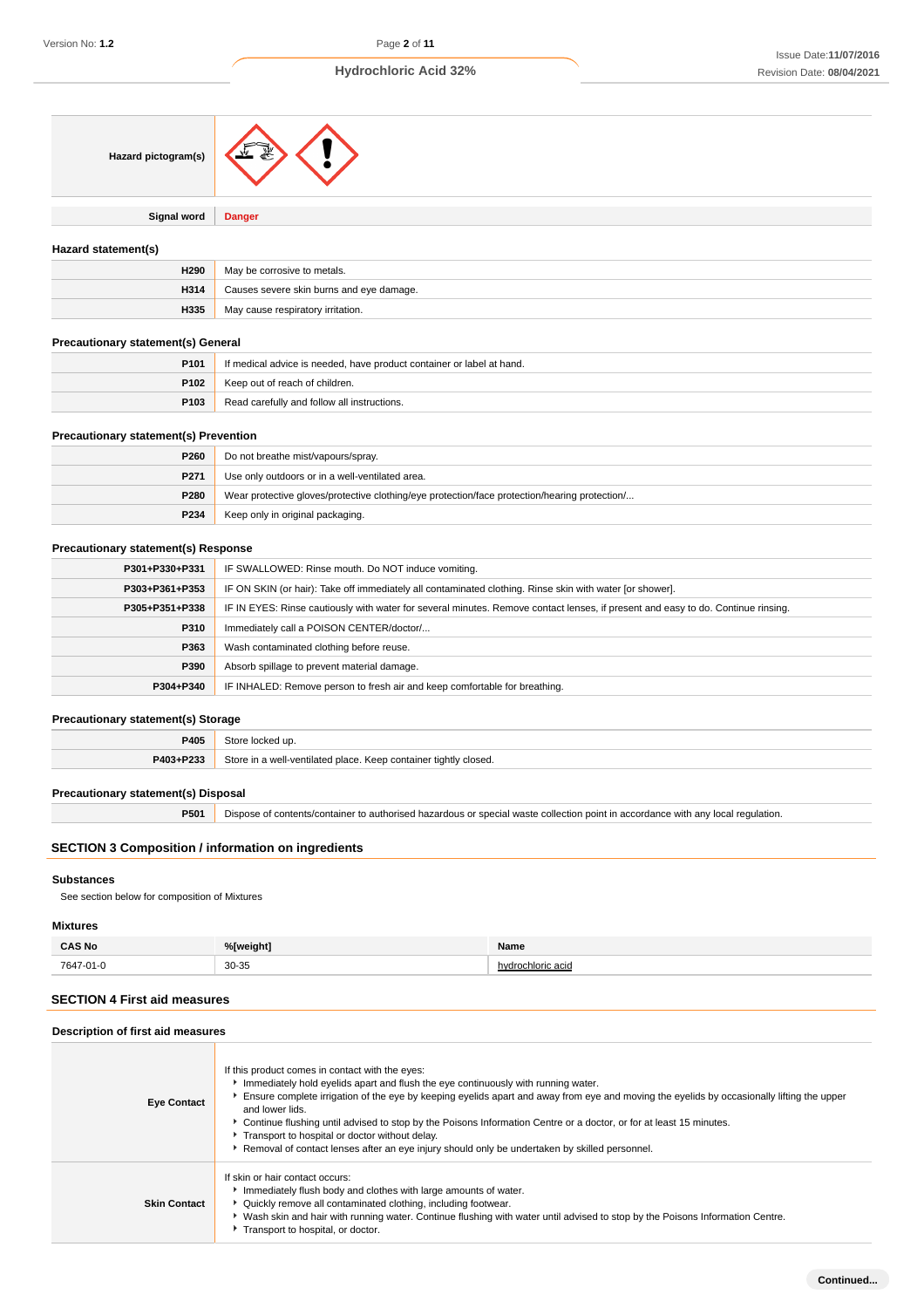| Inhalation | If fumes or combustion products are inhaled remove from contaminated area.<br>Lay patient down. Keep warm and rested.<br>▶ Prostheses such as false teeth, which may block airway, should be removed, where possible, prior to initiating first aid procedures.<br>Apply artificial respiration if not breathing, preferably with a demand valve resuscitator, bag-valve mask device, or pocket mask as trained.<br>Perform CPR if necessary.<br>Transport to hospital, or doctor, without delay.<br>Inhalation of vapours or aerosols (mists, fumes) may cause lung oedema.<br>Corrosive substances may cause lung damage (e.g. lung oedema, fluid in the lungs). |
|------------|--------------------------------------------------------------------------------------------------------------------------------------------------------------------------------------------------------------------------------------------------------------------------------------------------------------------------------------------------------------------------------------------------------------------------------------------------------------------------------------------------------------------------------------------------------------------------------------------------------------------------------------------------------------------|
| Ingestion  | For advice, contact a Poisons Information Centre or a doctor at once.<br>• Urgent hospital treatment is likely to be needed.<br>If swallowed do <b>NOT</b> induce vomiting.<br>If vomiting occurs, lean patient forward or place on left side (head-down position, if possible) to maintain open airway and prevent aspiration.<br>• Observe the patient carefully.<br>▶ Never give liquid to a person showing signs of being sleepy or with reduced awareness; i.e. becoming unconscious.<br>• Give water to rinse out mouth, then provide liquid slowly and as much as casualty can comfortably drink.<br>Transport to hospital or doctor without delay.         |

## **Indication of any immediate medical attention and special treatment needed**

Treat symptomatically.

For acute or short term repeated exposures to strong acids:

Airway problems may arise from laryngeal edema and inhalation exposure. Treat with 100% oxygen initially.

Respiratory distress may require cricothyroidotomy if endotracheal intubation is contraindicated by excessive swelling

Intravenous lines should be established immediately in all cases where there is evidence of circulatory compromise.

Strong acids produce a coagulation necrosis characterised by formation of a coagulum (eschar) as a result of the dessicating action of the acid on proteins in specific tissues. INGESTION:

Immediate dilution (milk or water) within 30 minutes post ingestion is recommended.

**DO NOT** attempt to neutralise the acid since exothermic reaction may extend the corrosive injury.

Be careful to avoid further vomit since re-exposure of the mucosa to the acid is harmful. Limit fluids to one or two glasses in an adult.

Charcoal has no place in acid management.

Some authors suggest the use of lavage within 1 hour of ingestion.

SKIN:

Skin lesions require copious saline irrigation. Treat chemical burns as thermal burns with non-adherent gauze and wrapping.

Deep second-degree burns may benefit from topical silver sulfadiazine.

#### EYE:

Eye injuries require retraction of the eyelids to ensure thorough irrigation of the conjuctival cul-de-sacs. Irrigation should last at least 20-30 minutes. **DO NOT** use neutralising agents or any other additives. Several litres of saline are required.

- 
- ▶ Cycloplegic drops, (1% cyclopentolate for short-term use or 5% homatropine for longer term use) antibiotic drops, vasoconstrictive agents or artificial tears may be indicated dependent on the severity of the injury.

Steroid eye drops should only be administered with the approval of a consulting ophthalmologist).

#### [Ellenhorn and Barceloux: Medical Toxicology]

If exposure has been severe and/or symptoms marked, observation in hospital for 48 hours should be considered due to possibility of delayed pulmonary oedema.

# **SECTION 5 Firefighting measures**

# **Extinguishing media**

- There is no restriction on the type of extinguisher which may be used.
- Use extinguishing media suitable for surrounding area.

#### **Special hazards arising from the substrate or mixture**

| Fire<br>. | <b>None</b><br>nwr |
|-----------|--------------------|
|           |                    |

## **Advice for firefighters**

| <b>Fire Fighting</b>         |                                                                                                                                                                                                                                                                                                                                                                                                                                                                                                                |
|------------------------------|----------------------------------------------------------------------------------------------------------------------------------------------------------------------------------------------------------------------------------------------------------------------------------------------------------------------------------------------------------------------------------------------------------------------------------------------------------------------------------------------------------------|
| <b>Fire/Explosion Hazard</b> | • Non combustible.<br>Not considered to be a significant fire risk.<br>Acids may react with metals to produce hydrogen, a highly flammable and explosive gas.<br>Heating may cause expansion or decomposition leading to violent rupture of containers.<br>May emit corrosive, poisonous fumes. May emit acrid smoke.<br>Decomposition may produce toxic fumes of:<br>hydrogen chloride<br><b>Contains low boiling substance:</b> Closed containers may rupture due to pressure buildup under fire conditions. |
| <b>HAZCHEM</b>               | 2R                                                                                                                                                                                                                                                                                                                                                                                                                                                                                                             |

## **SECTION 6 Accidental release measures**

## **Personal precautions, protective equipment and emergency procedures**

See section 8

#### **Environmental precautions**

See section 12

# **Methods and material for containment and cleaning up**

| <b>Minor Spills</b> |  |
|---------------------|--|
|---------------------|--|

Drains for storage or use areas should have retention basins for pH adjustments and dilution of spills before discharge or disposal of material.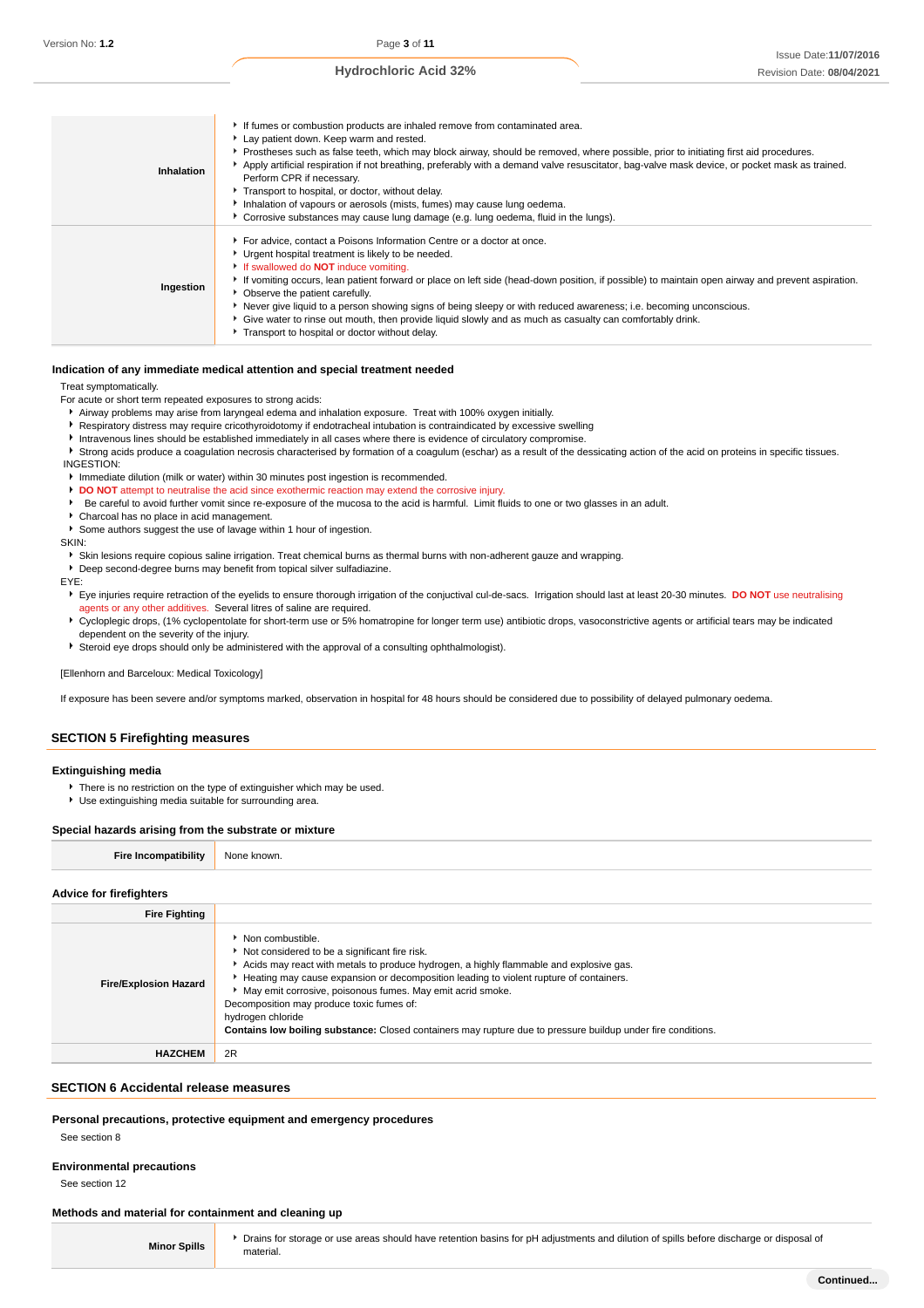|                     | • Check regularly for spills and leaks.<br>Clean up all spills immediately.<br>Avoid breathing vapours and contact with skin and eyes.<br>Control personal contact with the substance, by using protective equipment.<br>Contain and absorb spill with sand, earth, inert material or vermiculite.<br>▶ Wipe up.<br>Place in a suitable, labelled container for waste disposal.                                                                         |      |                    |        |            |                 |                                                                          |  |
|---------------------|---------------------------------------------------------------------------------------------------------------------------------------------------------------------------------------------------------------------------------------------------------------------------------------------------------------------------------------------------------------------------------------------------------------------------------------------------------|------|--------------------|--------|------------|-----------------|--------------------------------------------------------------------------|--|
|                     | Chemical Class:acidic compounds, inorganic                                                                                                                                                                                                                                                                                                                                                                                                              |      |                    |        |            |                 | For release onto land: recommended sorbents listed in order of priority. |  |
|                     | <b>SORBENT</b><br><b>TYPE</b>                                                                                                                                                                                                                                                                                                                                                                                                                           | RANK | <b>APPLICATION</b> |        |            | COLLECTION      | <b>LIMITATIONS</b>                                                       |  |
|                     | <b>LAND SPILL - SMALL</b>                                                                                                                                                                                                                                                                                                                                                                                                                               |      |                    |        |            |                 |                                                                          |  |
|                     | foamed glass - pillows                                                                                                                                                                                                                                                                                                                                                                                                                                  |      | $\mathbf{1}$       | throw  | pitchfork  | R, P, DGC, RT   |                                                                          |  |
|                     | expanded mineral - particulate                                                                                                                                                                                                                                                                                                                                                                                                                          |      | 2                  | shovel | shovel     | R, I, W, P, DGC |                                                                          |  |
|                     | foamed glass - particulate                                                                                                                                                                                                                                                                                                                                                                                                                              |      | 2                  | shovel | shovel     | R, W, P, DGC    |                                                                          |  |
|                     | <b>LAND SPILL - MEDIUM</b>                                                                                                                                                                                                                                                                                                                                                                                                                              |      |                    |        |            |                 |                                                                          |  |
| <b>Major Spills</b> | expanded mineral -particulate                                                                                                                                                                                                                                                                                                                                                                                                                           |      | $\mathbf{1}$       | blower | skiploader | R. I. W. P. DGC |                                                                          |  |
|                     | foamed glass- particulate                                                                                                                                                                                                                                                                                                                                                                                                                               |      | $\overline{2}$     | blower | skiploader | R, W, P, DGC    |                                                                          |  |
|                     | foamed glass - particulate                                                                                                                                                                                                                                                                                                                                                                                                                              |      | 3                  | throw  | skiploader | R, W, P, DGC    |                                                                          |  |
|                     | Legend<br>DGC: Not effective where ground cover is dense<br>R: Not reusable<br>I: Not incinerable<br>P: Effectiveness reduced when rainy<br>RT:Not effective where terrain is rugged<br>SS: Not for use within environmentally sensitive sites<br>W: Effectiveness reduced when windy<br>Reference: Sorbents for Liquid Hazardous Substance Cleanup and Control;<br>R.W Melvold et al: Pollution Technology Review No. 150: Noyes Data Corporation 1988 |      |                    |        |            |                 |                                                                          |  |

Personal Protective Equipment advice is contained in Section 8 of the SDS.

# **SECTION 7 Handling and storage**

| Precautions for safe handling |                                                                                                                                                                                                                                                                                                                                                                                                                                                                                                                                                                                                                                                                                                                                                                                                                                                                                                                                                                                                                                                                                                                                                                                                                                        |
|-------------------------------|----------------------------------------------------------------------------------------------------------------------------------------------------------------------------------------------------------------------------------------------------------------------------------------------------------------------------------------------------------------------------------------------------------------------------------------------------------------------------------------------------------------------------------------------------------------------------------------------------------------------------------------------------------------------------------------------------------------------------------------------------------------------------------------------------------------------------------------------------------------------------------------------------------------------------------------------------------------------------------------------------------------------------------------------------------------------------------------------------------------------------------------------------------------------------------------------------------------------------------------|
| Safe handling                 | Contains low boiling substance:<br>Storage in sealed containers may result in pressure buildup causing violent rupture of containers not rated appropriately.<br>Check for bulging containers.<br>Vent periodically<br>Always release caps or seals slowly to ensure slow dissipation of vapours<br>Avoid all personal contact, including inhalation.<br>▶ Wear protective clothing when risk of exposure occurs.<br>Use in a well-ventilated area.<br><b>WARNING:</b> To avoid violent reaction. ALWAYS add material to water and NEVER water to material.<br>Avoid smoking, naked lights or ignition sources.<br>Avoid contact with incompatible materials.<br>When handling, DO NOT eat, drink or smoke.<br>Keep containers securely sealed when not in use.<br>Avoid physical damage to containers.<br>Always wash hands with soap and water after handling.<br>▶ Work clothes should be laundered separately. Launder contaminated clothing before re-use.<br>Use good occupational work practice.<br>▶ Observe manufacturer's storage and handling recommendations contained within this SDS.<br>Atmosphere should be regularly checked against established exposure standards to ensure safe working conditions are maintained. |
| Other information             | Store in original containers.<br>Keep containers securely sealed.<br>Store in a cool, dry, well-ventilated area.<br>Store away from incompatible materials and foodstuff containers.<br>Protect containers against physical damage and check regularly for leaks.<br>• Observe manufacturer's storage and handling recommendations contained within this SDS.                                                                                                                                                                                                                                                                                                                                                                                                                                                                                                                                                                                                                                                                                                                                                                                                                                                                          |

# **Conditions for safe storage, including any incompatibilities**

| conditions for said storage, including any incompationates                                                                                                                                                                                                                                                                                                                                                                                                                                                                                                                                                                                                                                                                                            |
|-------------------------------------------------------------------------------------------------------------------------------------------------------------------------------------------------------------------------------------------------------------------------------------------------------------------------------------------------------------------------------------------------------------------------------------------------------------------------------------------------------------------------------------------------------------------------------------------------------------------------------------------------------------------------------------------------------------------------------------------------------|
| <b>DO NOT</b> use aluminium or galvanised containers.<br>Check regularly for spills and leaks.<br>Plastic pail.<br>Polyliner drum.<br>Packing as recommended by manufacturer (HDPE).<br>Check all containers are clearly labelled and free from leaks.<br>• Drums and jerricans must be of the non-removable head type.<br>► Where a can is to be used as an inner package, the can must have a screwed enclosure.<br>Where combination packages are used, and the inner packages are of glass, porcelain or stoneware, there must be sufficient inert cushioning<br>material in contact with inner and outer packages unless the outer packaging is a close fitting moulded plastic box and the substances are not<br>incompatible with the plastic. |
|                                                                                                                                                                                                                                                                                                                                                                                                                                                                                                                                                                                                                                                                                                                                                       |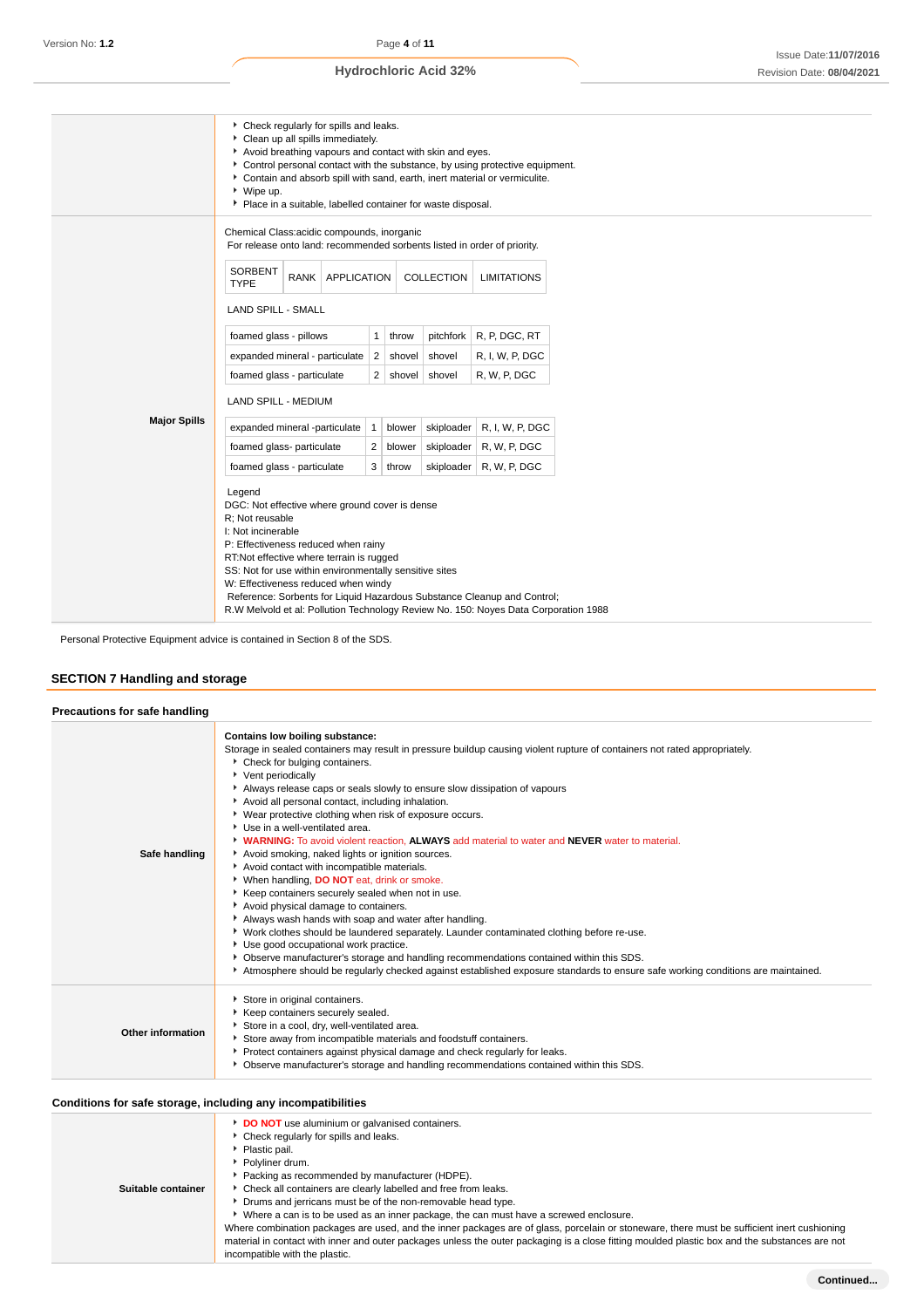| Storage incompatibility | Inorganic acids are generally soluble in water with the release of hydrogen ions. The resulting solutions have pH's of less than 7.0.<br>Inorganic acids neutralise chemical bases (for example: amines and inorganic hydroxides) to form salts - neutralisation can generate<br>dangerously large amounts of heat in small spaces.<br>▶ The dissolution of inorganic acids in water or the dilution of their concentrated solutions with additional water may generate significant heat.<br>▶ The addition of water to inorganic acids often generates sufficient heat in the small region of mixing to cause some of the water to boil<br>explosively. The resulting 'bumping' can spatter the acid.<br>Inorganic acids react with active metals, including such structural metals as aluminum and iron, to release hydrogen, a flammable gas.<br>Inorganic acids can initiate the polymerisation of certain classes of organic compounds.<br>Inorganic acids react with cyanide compounds to release gaseous hydrogen cyanide.<br>▶ Inorganic acids generate flammable and/or toxic gases in contact with dithiocarbamates, isocyanates, mercaptans, nitrides, nitriles, sulfides,<br>and strong reducing agents. Additional gas-generating reactions occur with sulfites, nitrites, thiosulfates (to give H2S and SO3), dithionites<br>(SO2), and even carbonates.<br>Acids often catalyse (increase the rate of) chemical reactions.<br>Hydrogen chloride:<br>reacts strongly with strong oxidisers (releasing chlorine gas), acetic anhydride, caesium cyanotridecahydrodecaborate(2-), ethylidene<br>difluoride, hexalithium disilicide, metal acetylide, sodium, silicon dioxide, tetraselenium tetranitride, and many organic materials<br>▶ is incompatible with alkaline materials, acetic anhydride, acetylides, aliphatic amines, alkanolamines, alkylene oxides, aluminium, aluminium-<br>titanium alloys, aromatic amines, amines, amides, 2-aminoethanol, ammonia, ammonium hydroxide, borides, calcium phosphide, carbides,<br>carbonates, cyanides, chlorosulfonic acid, ethylenediamine, ethyleneimine, epichlorohydrin, formaldehyde, isocyanates, metals, metal<br>oxides, metal hydroxides, metal acetylides, metal carbides, oleum, organic anhydrides, potassium permanganate, perchloric acid,<br>phosphides, 3-propiolactone, silicides, sulfides, sulfites, sulfuric acid, uranium phosphide, vinyl acetate, vinylidene fluoride<br>* attacks most metals forming flammable hydrogen gas, and some plastics, rubbers and coatings<br>reacts with zinc, brass, galvanised iron, aluminium, copper and copper alloys |
|-------------------------|-----------------------------------------------------------------------------------------------------------------------------------------------------------------------------------------------------------------------------------------------------------------------------------------------------------------------------------------------------------------------------------------------------------------------------------------------------------------------------------------------------------------------------------------------------------------------------------------------------------------------------------------------------------------------------------------------------------------------------------------------------------------------------------------------------------------------------------------------------------------------------------------------------------------------------------------------------------------------------------------------------------------------------------------------------------------------------------------------------------------------------------------------------------------------------------------------------------------------------------------------------------------------------------------------------------------------------------------------------------------------------------------------------------------------------------------------------------------------------------------------------------------------------------------------------------------------------------------------------------------------------------------------------------------------------------------------------------------------------------------------------------------------------------------------------------------------------------------------------------------------------------------------------------------------------------------------------------------------------------------------------------------------------------------------------------------------------------------------------------------------------------------------------------------------------------------------------------------------------------------------------------------------------------------------------------------------------------------------------------------------------------------------------------------------------------------------------------------------------------------------------------------------------------------------------------------------------------------------------------------------------------------------|
|                         | Reacts vigorously with alkalis<br>▶ Reacts with mild steel, galvanised steel / zinc producing hydrogen gas which may form an explosive mixture with air.                                                                                                                                                                                                                                                                                                                                                                                                                                                                                                                                                                                                                                                                                                                                                                                                                                                                                                                                                                                                                                                                                                                                                                                                                                                                                                                                                                                                                                                                                                                                                                                                                                                                                                                                                                                                                                                                                                                                                                                                                                                                                                                                                                                                                                                                                                                                                                                                                                                                                      |

# **SECTION 8 Exposure controls / personal protection**

#### **Control parameters**

# **Occupational Exposure Limits (OEL)**

#### **INGREDIENT DATA** I

| Source                       | Ingredient           | <b>Material name</b> | <b>TWA</b>    | <b>STEL</b>         | Peak              | <b>Notes</b>  |
|------------------------------|----------------------|----------------------|---------------|---------------------|-------------------|---------------|
| Australia Exposure Standards | hydrochloric acid    | Hydrogen chloride    | Not Available | Not Available       | 5 ppm / 7.5 mg/m3 | Not Available |
| <b>Emergency Limits</b>      |                      |                      |               |                     |                   |               |
| Ingredient                   | TEEL-1               |                      | TEEL-2        |                     | TEEL-3            |               |
| hydrochloric acid            | Not Available        |                      | Not Available |                     | Not Available     |               |
| hydrochloric acid            | $1.8$ ppm            |                      | 22 ppm        |                     | $100$ ppm         |               |
|                              |                      |                      |               |                     |                   |               |
| Ingredient                   | <b>Original IDLH</b> |                      |               | <b>Revised IDLH</b> |                   |               |
| hydrochloric acid            | 50 ppm               |                      |               | Not Available       |                   |               |

#### **MATERIAL DATA** ı

#### for hydrogen chloride:

Odour Threshold Value: 0.262 ppm (detection), 10.06 ppm (recognition)

NOTE: Detector tubes for hydrochloric acid, measuring in excess of 1 ppm, are available commercially.

Hydrogen chloride is a strong irritant to the eyes, mucous membranes and skin. Chronic exposure produces a corrosive action on the teeth. Reports of respiratory irritation following short-term exposure at 5 ppm have lead to the recommended TLV-C. There is no indication that skin contact with hydrogen chloride elicits systemic poisoning and a skin designation has not been applied.

Exposure of humans to hydrogen chloride at 50 to 100 ppm for 1 hour is reported to be barely tolerable; 35 ppm caused irritation of the throat on short exposure and 10 ppm was the maximal concentration for prolonged exposure. It has been stated that hydrogen chloride at concentrations of 5 ppm is immediately irritating.

Odour Safety Factor(OSF) OSF=1.3 (HYDROGEN CHLORIDE)

Exposed individuals are **NOT** reasonably expected to be warned, by smell, that the Exposure Standard is being exceeded.

Odour Safety Factor (OSF) is determined to fall into either Class C, D or E.

The Odour Safety Factor (OSF) is defined as:

OSF= Exposure Standard (TWA) ppm/ Odour Threshold Value (OTV) ppm

Classification into classes follows:

ClassOSF Description

- A 550 Over 90% of exposed individuals are aware by smell that the Exposure Standard (TLV-TWA for example) is being reached, even when distracted by working activities
- B 26-550As 'A' for 50-90% of persons being distracted
- C 1-26 As 'A' for less than 50% of persons being distracted
- D 0.18-1 10-50% of persons aware of being tested perceive by smell that the Exposure Standard is being reached
- E <0.18 As 'D' for less than 10% of persons aware of being tested

# **Exposure controls**

| Appropriate engineering<br>controls | Engineering controls are used to remove a hazard or place a barrier between the worker and the hazard. Well-designed engineering controls can<br>be highly effective in protecting workers and will typically be independent of worker interactions to provide this high level of protection.<br>The basic types of engineering controls are:<br>Process controls which involve changing the way a job activity or process is done to reduce the risk.<br>Enclosure and/or isolation of emission source which keeps a selected hazard 'physically' away from the worker and ventilation that strategically<br>'adds' and 'removes' air in the work environment. Ventilation can remove or dilute an air contaminant if designed properly. The design of a<br>ventilation system must match the particular process and chemical or contaminant in use.<br>Employers may need to use multiple types of controls to prevent employee overexposure. |
|-------------------------------------|-------------------------------------------------------------------------------------------------------------------------------------------------------------------------------------------------------------------------------------------------------------------------------------------------------------------------------------------------------------------------------------------------------------------------------------------------------------------------------------------------------------------------------------------------------------------------------------------------------------------------------------------------------------------------------------------------------------------------------------------------------------------------------------------------------------------------------------------------------------------------------------------------------------------------------------------------|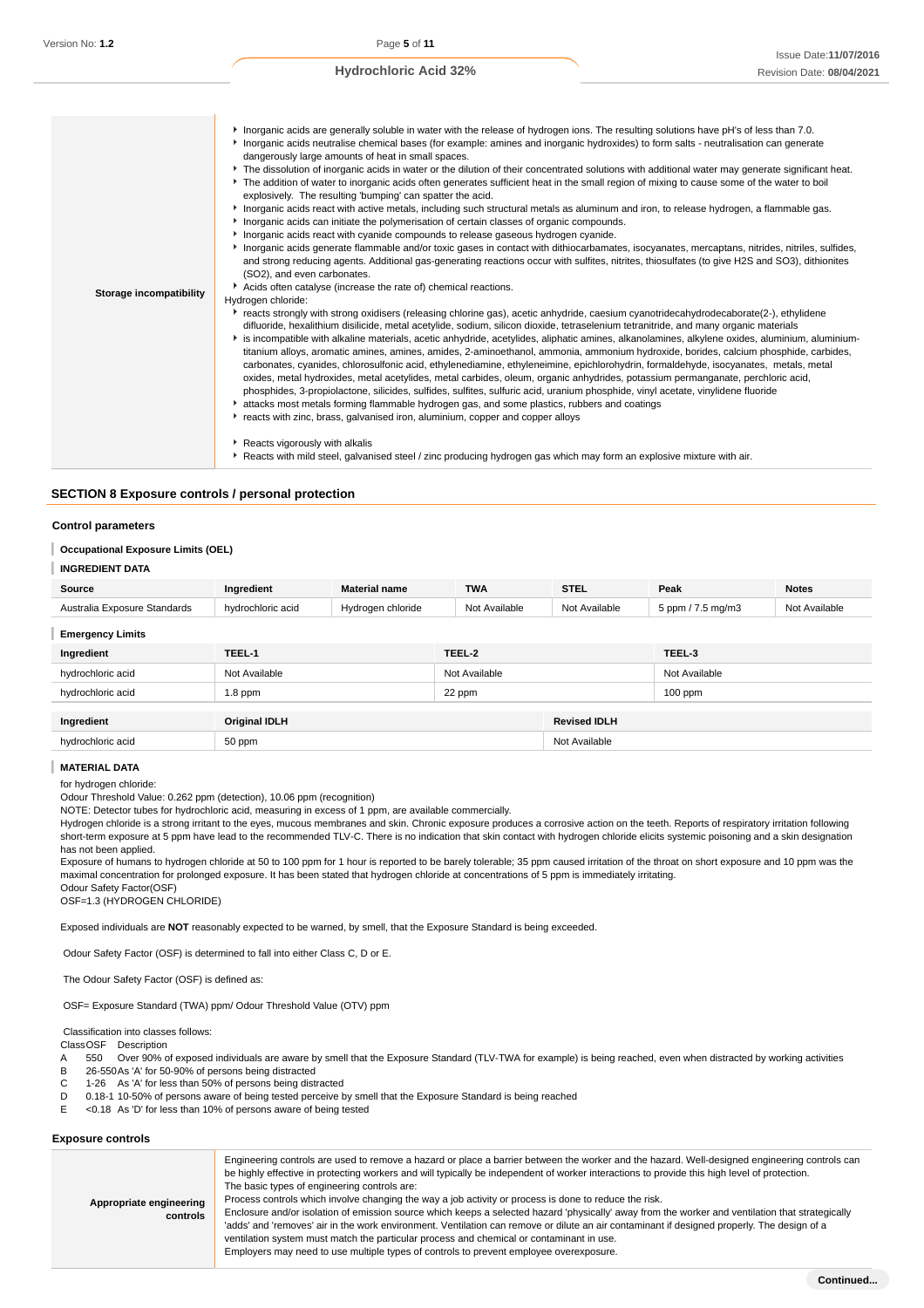|                              | Local exhaust ventilation usually required. If risk of overexposure exists, wear approved respirator. Correct fit is essential to obtain adequate<br>protection. Supplied-air type respirator may be required in special circumstances. Correct fit is essential to ensure adequate protection.<br>An approved self contained breathing apparatus (SCBA) may be required in some situations.<br>Provide adequate ventilation in warehouse or closed storage area.                                                                                                                                                                                                                                                                                                                                                                                                                                                                                                                                                        |
|------------------------------|--------------------------------------------------------------------------------------------------------------------------------------------------------------------------------------------------------------------------------------------------------------------------------------------------------------------------------------------------------------------------------------------------------------------------------------------------------------------------------------------------------------------------------------------------------------------------------------------------------------------------------------------------------------------------------------------------------------------------------------------------------------------------------------------------------------------------------------------------------------------------------------------------------------------------------------------------------------------------------------------------------------------------|
| <b>Personal protection</b>   |                                                                                                                                                                                                                                                                                                                                                                                                                                                                                                                                                                                                                                                                                                                                                                                                                                                                                                                                                                                                                          |
| Eye and face protection      | Chemical goggles.<br>Full face shield may be required for supplementary but never for primary protection of eyes.<br>Contact lenses may pose a special hazard; soft contact lenses may absorb and concentrate irritants. A written policy document, describing<br>the wearing of lenses or restrictions on use, should be created for each workplace or task. This should include a review of lens absorption<br>and adsorption for the class of chemicals in use and an account of injury experience. Medical and first-aid personnel should be trained in<br>their removal and suitable equipment should be readily available. In the event of chemical exposure, begin eye irrigation immediately and<br>remove contact lens as soon as practicable. Lens should be removed at the first signs of eye redness or irritation - lens should be removed in<br>a clean environment only after workers have washed hands thoroughly. [CDC NIOSH Current Intelligence Bulletin 59], [AS/NZS 1336 or<br>national equivalent] |
| <b>Skin protection</b>       | See Hand protection below                                                                                                                                                                                                                                                                                                                                                                                                                                                                                                                                                                                                                                                                                                                                                                                                                                                                                                                                                                                                |
| <b>Hands/feet protection</b> | ▶ Wear chemical protective gloves, e.g. PVC.<br>▶ Wear safety footwear or safety gumboots, e.g. Rubber<br>▶ When handling corrosive liquids, wear trousers or overalls outside of boots, to avoid spills entering boots.                                                                                                                                                                                                                                                                                                                                                                                                                                                                                                                                                                                                                                                                                                                                                                                                 |
| <b>Body protection</b>       | See Other protection below                                                                                                                                                                                                                                                                                                                                                                                                                                                                                                                                                                                                                                                                                                                                                                                                                                                                                                                                                                                               |
| Other protection             | • Overalls.<br>PVC Apron.<br>PVC protective suit may be required if exposure severe.<br>Eyewash unit and safety shower for bulk installations.                                                                                                                                                                                                                                                                                                                                                                                                                                                                                                                                                                                                                                                                                                                                                                                                                                                                           |

# **Respiratory protection**

Type B-P Filter of sufficient capacity. (AS/NZS 1716 & 1715, EN 143:2000 & 149:2001, ANSI Z88 or national equivalent)

# **SECTION 9 Physical and chemical properties**

# **Information on basic physical and chemical properties**

| Appearance                                      | <b>Clear Colourless Liquid</b> |                                            |               |
|-------------------------------------------------|--------------------------------|--------------------------------------------|---------------|
|                                                 |                                |                                            |               |
| <b>Physical state</b>                           | Liquid                         | Relative density (Water= 1)                | $1.14 - 1.18$ |
| Odour                                           | Not Available                  | Partition coefficient n-octanol<br>/ water | Not Available |
| <b>Odour threshold</b>                          | Not Available                  | Auto-ignition temperature (°C)             | Not Available |
| pH (as supplied)                                | $<$ 1                          | <b>Decomposition temperature</b>           | Not Available |
| Melting point / freezing point<br>(°C)          | Not Available                  | Viscosity (cSt)                            | Not Available |
| Initial boiling point and boiling<br>range (°C) | Not Available                  | Molecular weight (g/mol)                   | Not Available |
| Flash point (°C)                                | Not Available                  | <b>Taste</b>                               | Not Available |
| <b>Evaporation rate</b>                         | Not Available                  | <b>Explosive properties</b>                | Not Available |
| Flammability                                    | Non Flammable                  | <b>Oxidising properties</b>                | Not Available |
| Upper Explosive Limit (%)                       | Not Available                  | Surface Tension (dyn/cm or<br>mN/m         | Not Available |
| Lower Explosive Limit (%)                       | Not Available                  | <b>Volatile Component (%vol)</b>           | Not Available |
| Vapour pressure (kPa)                           | Not Available                  | Gas group                                  | Not Available |
| Solubility in water                             | Miscible                       | pH as a solution (1%)                      | Not Available |
| Vapour density (Air = 1)                        | Not Available                  | VOC g/L                                    | Not Available |

# **SECTION 10 Stability and reactivity**

| Reactivity                            | See section 7                                 |
|---------------------------------------|-----------------------------------------------|
| <b>Chemical stability</b>             | Contact with alkaline material liberates heat |
| Possibility of hazardous<br>reactions | See section 7                                 |
| <b>Conditions to avoid</b>            | See section 7                                 |
| Incompatible materials                | See section 7                                 |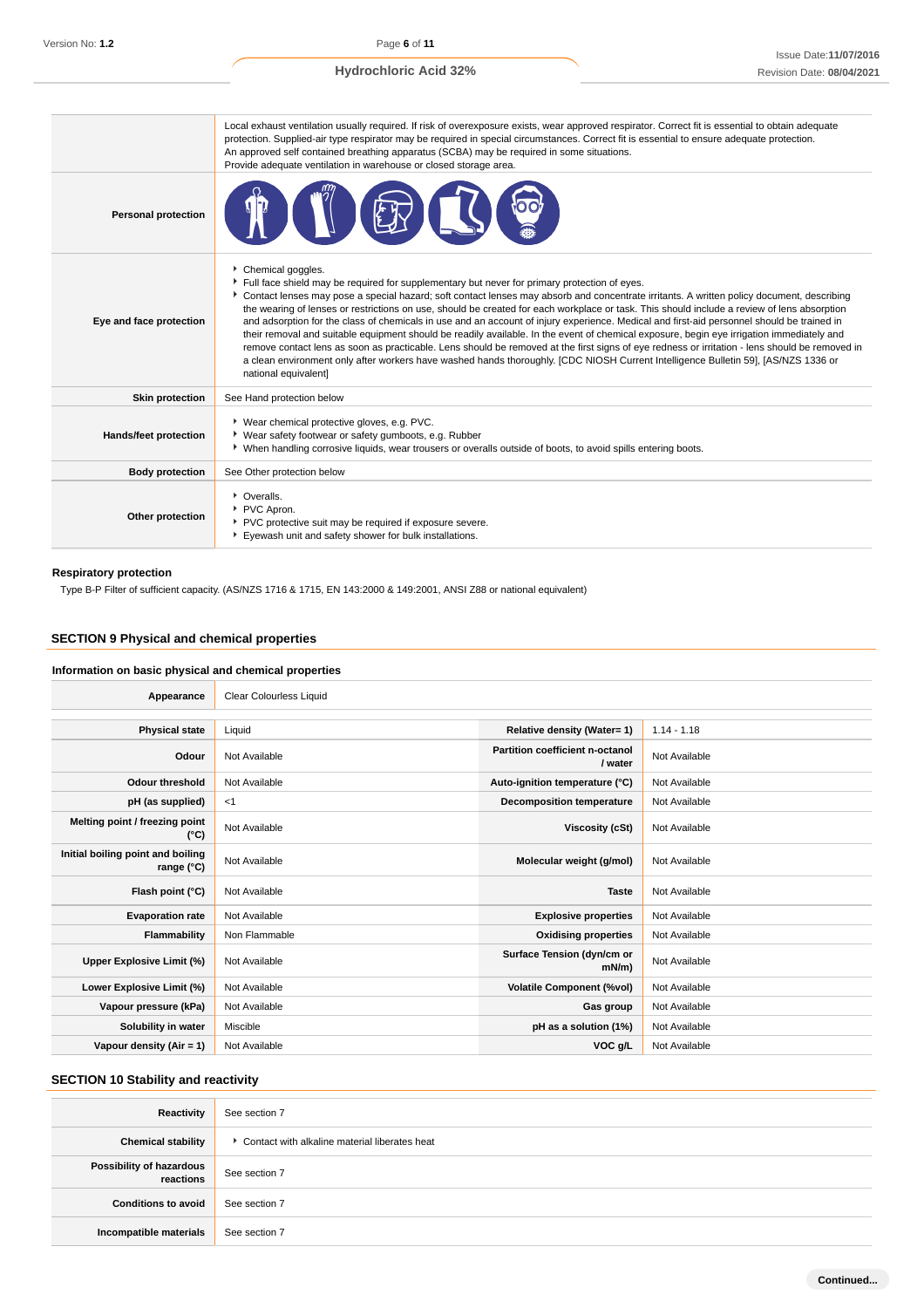**Hazardous decomposition**<br>**products** See section 5

# **SECTION 11 Toxicological information**

| Information on toxicological effects |                                                                                                                                                                                                                                                                                                                                                                                                                                                                                                                                                                                                                                                                                                                                                                                                                                                                                                                                                                                                                                                                                                                                                                                                                                                                                                                                                                                                                                                                                                                                                                                                                                                                                                                                                                                                                                                                                                                                                                                                                                                                                                                                                                                                                                                                                                                                                                                                                                                                                                                                                                                                                                                                                                  |
|--------------------------------------|--------------------------------------------------------------------------------------------------------------------------------------------------------------------------------------------------------------------------------------------------------------------------------------------------------------------------------------------------------------------------------------------------------------------------------------------------------------------------------------------------------------------------------------------------------------------------------------------------------------------------------------------------------------------------------------------------------------------------------------------------------------------------------------------------------------------------------------------------------------------------------------------------------------------------------------------------------------------------------------------------------------------------------------------------------------------------------------------------------------------------------------------------------------------------------------------------------------------------------------------------------------------------------------------------------------------------------------------------------------------------------------------------------------------------------------------------------------------------------------------------------------------------------------------------------------------------------------------------------------------------------------------------------------------------------------------------------------------------------------------------------------------------------------------------------------------------------------------------------------------------------------------------------------------------------------------------------------------------------------------------------------------------------------------------------------------------------------------------------------------------------------------------------------------------------------------------------------------------------------------------------------------------------------------------------------------------------------------------------------------------------------------------------------------------------------------------------------------------------------------------------------------------------------------------------------------------------------------------------------------------------------------------------------------------------------------------|
| Inhaled                              | Evidence shows, or practical experience predicts, that the material produces irritation of the respiratory system, in a substantial number of<br>individuals, following inhalation. In contrast to most organs, the lung is able to respond to a chemical insult by first removing or neutralising the<br>irritant and then repairing the damage. The repair process, which initially evolved to protect mammalian lungs from foreign matter and antigens,<br>may however, produce further lung damage resulting in the impairment of gas exchange, the primary function of the lungs. Respiratory tract<br>irritation often results in an inflammatory response involving the recruitment and activation of many cell types, mainly derived from the vascular<br>system.<br>Acidic corrosives produce respiratory tract irritation with coughing, choking and mucous membrane damage. Symptoms of exposure may include<br>dizziness, headache, nausea and weakness. In more severe exposures, pulmonary oedema may be evident either immediately or after a latent<br>period of 5-72 hours. Symptoms of pulmonary oedema include a tightness in the chest, dyspnoea, frothy sputum and cyanosis. Examination may<br>reveal hypotension, a weak and rapid pulse and moist rates. Death, due to anoxia, may occur several hours after onset of the pulmonary<br>oedema.<br>The material has NOT been classified by EC Directives or other classification systems as 'harmful by inhalation'. This is because of the lack of<br>corroborating animal or human evidence. In the absence of such evidence, care should be taken nevertheless to ensure exposure is kept to a<br>minimum and that suitable control measures be used, in an occupational setting to control vapours, fumes and aerosols.<br>Hydrogen chloride (HCI) vapour or fumes present a hazard from a single acute exposure. Exposures of 1300 to 2000 ppm have been lethal to<br>humans in a few minutes.<br>Inhalation of HCI may cause choking, coughing, burning sensation and may cause ulceration of the nose, throat and larynx. Fluid on the lungs<br>followed by generalised lung damage may follow.<br>Breathing of HCI vapour may aggravate asthma and inflammatory or fibrotic pulmonary disease.<br>High concentrations cause necrosis of the tracheal and bronchial epithelium, pulmonary oedema, atelectasis and emphysema and damage to the<br>pulmonary blood vessels and liver.<br>The use of a quantity of material in an unventilated or confined space may result in increased exposure and an irritating atmosphere developing.<br>Before starting consider control of exposure by mechanical ventilation. |
| Ingestion                            | The material can produce chemical burns within the oral cavity and gastrointestinal tract following ingestion.<br>Ingestion of acidic corrosives may produce circumoral burns with a distinct discolouration of the mucous membranes of the mouth, throat and<br>oesophagus. Immediate pain and difficulties in swallowing and speaking may also be evident. Oedema of the epiglottis may produce respiratory<br>distress and possibly, asphyxia. Nausea, vomiting, diarrhoea and a pronounced thirst may occur. More severe exposures may produce a vomitus<br>containing fresh or dark blood and large shreds of mucosa. Shock, with marked hypotension, weak and rapid pulse, shallow respiration and<br>clammy skin may be symptomatic of the exposure. Circulatory collapse may, if left untreated, result in renal failure. Severe cases may show<br>gastric and oesophageal perforation with peritonitis, fever and abdominal rigidity. Stricture of the oesophageal, gastric and pyloric sphincter may<br>occur as within several weeks or may be delayed for years. Death may be rapid and often results from asphyxia, circulatory collapse or aspiration<br>of even minute amounts. Delayed deaths may be due to peritonitis, severe nephritis or pneumonia. Coma and convulsions may be terminal.<br>The material has NOT been classified by EC Directives or other classification systems as 'harmful by ingestion'. This is because of the lack of<br>corroborating animal or human evidence. The material may still be damaging to the health of the individual, following ingestion, especially where<br>pre-existing organ (e.g liver, kidney) damage is evident. Present definitions of harmful or toxic substances are generally based on doses<br>producing mortality rather than those producing morbidity (disease, ill-health). Gastrointestinal tract discomfort may produce nausea and<br>vomiting. In an occupational setting however, ingestion of insignificant quantities is not thought to be cause for concern.                                                                                                                                                                                                                                                                                                                                                                                                                                                                                                                                                                                                                                                   |
| <b>Skin Contact</b>                  | The material can produce chemical burns following direct contact with the skin.<br>Skin contact is not thought to have harmful health effects (as classified under EC Directives); the material may still produce health damage<br>following entry through wounds, lesions or abrasions.<br>Skin contact with acidic corrosives may result in pain and burns; these may be deep with distinct edges and may heal slowly with the formation of<br>scar tissue.<br>Open cuts, abraded or irritated skin should not be exposed to this material<br>Entry into the blood-stream through, for example, cuts, abrasions, puncture wounds or lesions, may produce systemic injury with harmful effects.<br>Examine the skin prior to the use of the material and ensure that any external damage is suitably protected.                                                                                                                                                                                                                                                                                                                                                                                                                                                                                                                                                                                                                                                                                                                                                                                                                                                                                                                                                                                                                                                                                                                                                                                                                                                                                                                                                                                                                                                                                                                                                                                                                                                                                                                                                                                                                                                                                 |
| Eye                                  | The material can produce chemical burns to the eye following direct contact. Vapours or mists may be extremely irritating.<br>When applied to the eye(s) of animals, the material produces severe ocular lesions which are present twenty-four hours or more after instillation.<br>Direct eye contact with acid corrosives may produce pain, lachrymation, photophobia and burns. Mild burns of the epithelia generally recover<br>rapidly and completely. Severe burns produce long-lasting and possible irreversible damage. The appearance of the burn may not be apparent<br>for several weeks after the initial contact. The cornea may ultimately become deeply vascularised and opaque resulting in blindness.                                                                                                                                                                                                                                                                                                                                                                                                                                                                                                                                                                                                                                                                                                                                                                                                                                                                                                                                                                                                                                                                                                                                                                                                                                                                                                                                                                                                                                                                                                                                                                                                                                                                                                                                                                                                                                                                                                                                                                           |
| Chronic                              | Long-term exposure to respiratory irritants may result in disease of the airways involving difficult breathing and related systemic problems.<br>Limited evidence suggests that repeated or long-term occupational exposure may produce cumulative health effects involving organs or<br>biochemical systems.<br>Repeated or prolonged exposure to acids may result in the erosion of teeth, inflammatory and ulcerative changes in the mouth and necrosis<br>(rarely) of the jaw. Bronchial irritation, with cough, and frequent attacks of bronchial pneumonia may ensue. Gastrointestinal disturbances may<br>also occur. Chronic exposures may result in dermatitis and/or conjunctivitis.<br>The impact of inhaled acidic agents on the respiratory tract depends upon a number of interrelated factors. These include physicochemical<br>characteristics, e.g., gas versus aerosol; particle size (small particles can penetrate deeper into the lung); water solubility (more soluble agents<br>are more likely to be removed in the nose and mouth). Given the general lack of information on the particle size of aerosols involved in<br>occupational exposures to acids, it is difficult to identify their principal deposition site within the respiratory tract. Acid mists containing particles<br>with a diameter of up to a few micrometers will be deposited in both the upper and lower airways. They are irritating to mucous epithelia, they<br>cause dental erosion, and they produce acute effects in the lungs (symptoms and changes in pulmonary function). Asthmatics appear to be at<br>particular risk for pulmonary effects.<br>On the basis, primarily, of animal experiments, concern has been expressed by at least one classification body that the material may produce<br>carcinogenic or mutagenic effects; in respect of the available information, however, there presently exists inadequate data for making a<br>satisfactory assessment.<br>Chronic minor exposure to hydrogen chloride (HCI) vapour or fume may cause discolouration or erosion of the teeth, bleeding of the nose and<br>gums; and ulceration of the nasal mucous membranes.<br>Repeated exposures of animals to concentrations of about 34 ppm HCl produced no immediate toxic effects.<br>Workers exposed to hydrochloric acid suffered from gastritis and a number of cases of chronic bronchitis have also been reported.<br>Repeated or prolonged exposure to dilute solutions of HCI may cause dermatitis.                                                                                                                                                                       |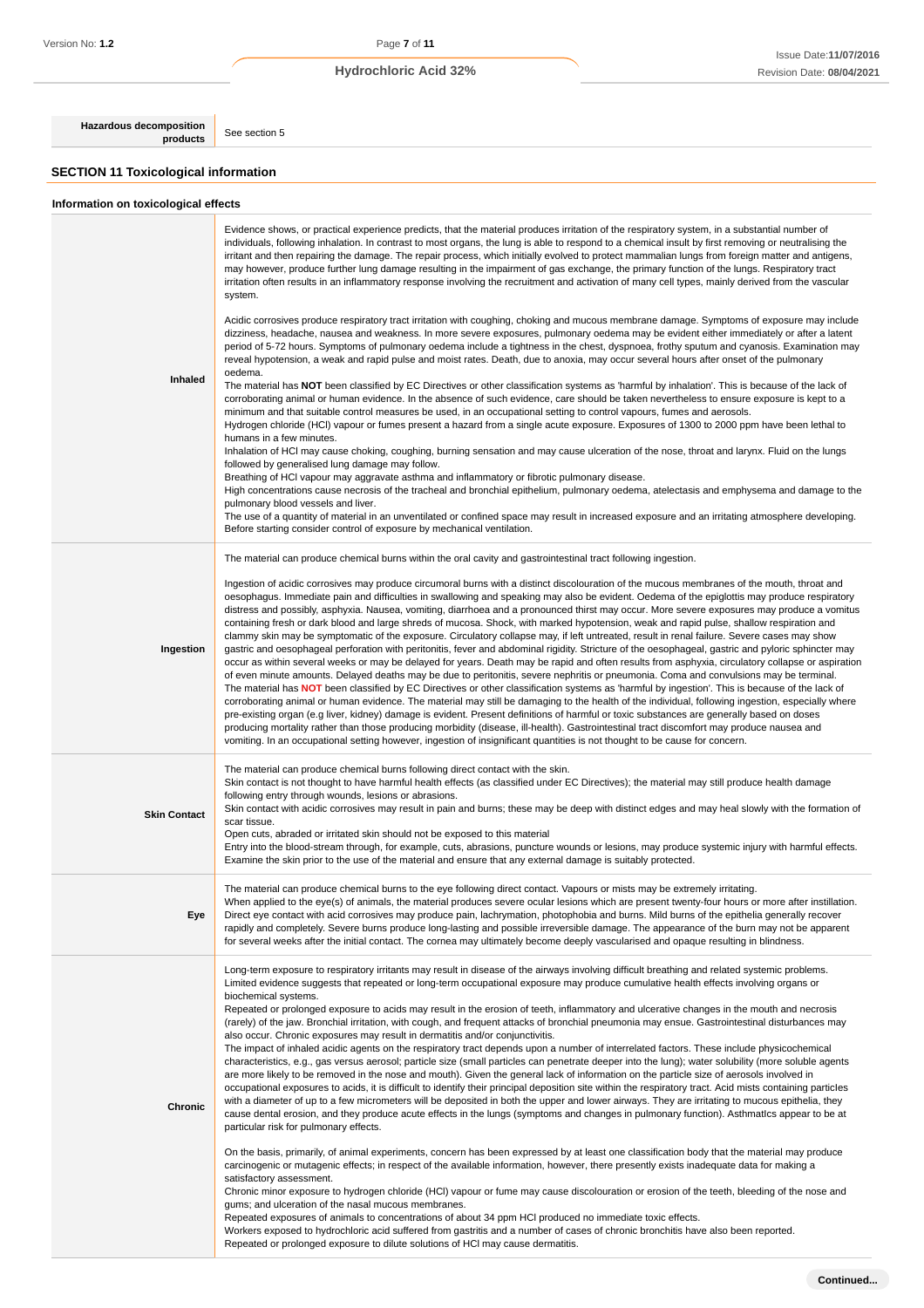| <b>Hydrochloric Acid 32%</b> | <b>TOXICITY</b><br>Not Available                                                                                                                                                                                                |                                                                                                                                                                                                    | <b>IRRITATION</b><br>Not Available |
|------------------------------|---------------------------------------------------------------------------------------------------------------------------------------------------------------------------------------------------------------------------------|----------------------------------------------------------------------------------------------------------------------------------------------------------------------------------------------------|------------------------------------|
| hydrochloric acid            | <b>TOXICITY</b><br>dermal (mouse) LD50: 1449 mg/kg <sup>[2]</sup><br>Oral(Rat) LD50; 700 mg/kg <sup>[2]</sup>                                                                                                                   | <b>IRRITATION</b><br>Eye (rabbit): 5mg/30s - mild<br>Eye: adverse effect observed (irritating)[1]<br>Skin: adverse effect observed (corrosive)[1]<br>Skin: adverse effect observed (irritating)[1] |                                    |
| Legend:                      | 1. Value obtained from Europe ECHA Registered Substances - Acute toxicity 2.* Value obtained from manufacturer's SDS. Unless otherwise<br>specified data extracted from RTECS - Register of Toxic Effect of chemical Substances |                                                                                                                                                                                                    |                                    |

| <b>Hydrochloric Acid 32%</b>     | Asthma-like symptoms may continue for months or even years after exposure to the material ceases. This may be due to a non-allergenic<br>condition known as reactive airways dysfunction syndrome (RADS) which can occur following exposure to high levels of highly irritating<br>compound. Key criteria for the diagnosis of RADS include the absence of preceding respiratory disease, in a non-atopic individual, with abrupt<br>onset of persistent asthma-like symptoms within minutes to hours of a documented exposure to the irritant. A reversible airflow pattern, on<br>spirometry, with the presence of moderate to severe bronchial hyperreactivity on methacholine challenge testing and the lack of minimal<br>lymphocytic inflammation, without eosinophilia, have also been included in the criteria for diagnosis of RADS. RADS (or asthma) following an<br>irritating inhalation is an infrequent disorder with rates related to the concentration of and duration of exposure to the irritating substance.<br>Industrial bronchitis, on the other hand, is a disorder that occurs as result of exposure due to high concentrations of irritating substance (often<br>particulate in nature) and is completely reversible after exposure ceases. The disorder is characterised by dyspnea, cough and mucus<br>production.<br>for acid mists, aerosols, vapours<br>Data from assays for genotoxic activity in vitro suggest that eukaryotic cells are susceptible to genetic damage when the pH falls to about 6.5.<br>Cells from the respiratory tract have not been examined in this respect. Mucous secretion may protect the cells of the airways from direct<br>exposure to inhaled acidic mists, just as mucous plays an important role in protecting the gastric epithelium from its auto-secreted hydrochloric<br>acid. In considering whether pH itself induces genotoxic events in vivo in the respiratory system, comparison should be made with the human<br>stomach, in which gastric juice may be at pH 1-2 under fasting or nocturnal conditions, and with the human urinary bladder, in which the pH of<br>readily than in vitro. |                       | urine can range from <5 to > 7 and normally averages 6.2. Furthermore, exposures to low pH in vivo differ from exposures in vitro in that, in vivo,<br>only a portion of the cell surface is subjected to the adverse conditions, so that perturbation of intracellular homeostasis may be maintained more |
|----------------------------------|----------------------------------------------------------------------------------------------------------------------------------------------------------------------------------------------------------------------------------------------------------------------------------------------------------------------------------------------------------------------------------------------------------------------------------------------------------------------------------------------------------------------------------------------------------------------------------------------------------------------------------------------------------------------------------------------------------------------------------------------------------------------------------------------------------------------------------------------------------------------------------------------------------------------------------------------------------------------------------------------------------------------------------------------------------------------------------------------------------------------------------------------------------------------------------------------------------------------------------------------------------------------------------------------------------------------------------------------------------------------------------------------------------------------------------------------------------------------------------------------------------------------------------------------------------------------------------------------------------------------------------------------------------------------------------------------------------------------------------------------------------------------------------------------------------------------------------------------------------------------------------------------------------------------------------------------------------------------------------------------------------------------------------------------------------------------------------------------------------------------------------------------------------------------|-----------------------|------------------------------------------------------------------------------------------------------------------------------------------------------------------------------------------------------------------------------------------------------------------------------------------------------------|
| <b>Acute Toxicity</b>            | ×                                                                                                                                                                                                                                                                                                                                                                                                                                                                                                                                                                                                                                                                                                                                                                                                                                                                                                                                                                                                                                                                                                                                                                                                                                                                                                                                                                                                                                                                                                                                                                                                                                                                                                                                                                                                                                                                                                                                                                                                                                                                                                                                                                    | Carcinogenicity       | ×                                                                                                                                                                                                                                                                                                          |
| <b>Skin Irritation/Corrosion</b> | ັ                                                                                                                                                                                                                                                                                                                                                                                                                                                                                                                                                                                                                                                                                                                                                                                                                                                                                                                                                                                                                                                                                                                                                                                                                                                                                                                                                                                                                                                                                                                                                                                                                                                                                                                                                                                                                                                                                                                                                                                                                                                                                                                                                                    | <b>Reproductivity</b> |                                                                                                                                                                                                                                                                                                            |

| <b>Acute Toxicity</b>                       | ↗            | Carcinogenicity                 | ↗                                                                                                                                             |
|---------------------------------------------|--------------|---------------------------------|-----------------------------------------------------------------------------------------------------------------------------------------------|
| <b>Skin Irritation/Corrosion</b>            | $\checkmark$ | Reproductivity                  |                                                                                                                                               |
| <b>Serious Eye Damage/Irritation</b>        | $\checkmark$ | <b>STOT - Single Exposure</b>   | $\overline{\phantom{a}}$                                                                                                                      |
| <b>Respiratory or Skin</b><br>sensitisation | ↗            | <b>STOT - Repeated Exposure</b> | ×                                                                                                                                             |
| <b>Mutagenicity</b>                         | ж            | <b>Aspiration Hazard</b>        | ×                                                                                                                                             |
|                                             |              | Legend:                         | $\blacktriangleright$ - Data either not available or does not fill the criteria for classification<br>- Data available to make classification |

# **SECTION 12 Ecological information**

| <b>Toxicity</b>              |                       |                                                                                                                                                                                                                                                                                                                                                                                                 |                |                             |       |                                |        |             |
|------------------------------|-----------------------|-------------------------------------------------------------------------------------------------------------------------------------------------------------------------------------------------------------------------------------------------------------------------------------------------------------------------------------------------------------------------------------------------|----------------|-----------------------------|-------|--------------------------------|--------|-------------|
| <b>Hydrochloric Acid 32%</b> | Endpoint              | <b>Test Duration (hr)</b>                                                                                                                                                                                                                                                                                                                                                                       | <b>Species</b> |                             | Value |                                | Source |             |
|                              | Not Available         | Not Available                                                                                                                                                                                                                                                                                                                                                                                   |                | Not Available               |       | Not Available<br>Not Available |        |             |
| hydrochloric acid            | Endpoint<br>NOEC(ECx) | <b>Test Duration (hr)</b><br>16                                                                                                                                                                                                                                                                                                                                                                 |                | <b>Species</b><br>Crustacea |       | Value<br>$0.092$ mg/L          |        | Source<br>4 |
|                              | <b>LC50</b>           | 96                                                                                                                                                                                                                                                                                                                                                                                              |                | Fish                        |       | $0.421$ mg/L                   |        | 4           |
| Legend:                      |                       | Extracted from 1. IUCLID Toxicity Data 2. Europe ECHA Registered Substances - Ecotoxicological Information - Aquatic Toxicity 3. EPIWIN Suite<br>V3.12 (QSAR) - Aquatic Toxicity Data (Estimated) 4. US EPA, Ecotox database - Aquatic Toxicity Data 5. ECETOC Aquatic Hazard Assessment<br>Data 6. NITE (Japan) - Bioconcentration Data 7. METI (Japan) - Bioconcentration Data 8. Vendor Data |                |                             |       |                                |        |             |

#### **Ecotoxicity:**

The tolerance of water organisms towards pH margin and variation is diverse. Recommended pH values for test species listed in OECD guidelines are between 6.0 and almost 9. Acute testing with fish showed 96h-LC50 at about pH 3.5

Although inorganic chloride ions are not normally considered toxic they can exist in effluents at acutely toxic levels (chloride >3000 mg/l). The resulting salinity can exceed the tolerances of most freshwater organisms.

Inorganic chlorine eventually finds its way into the aqueous compartment and as such is bioavailable. Incidental exposure to inorganic chloride may occur in occupational settings where chemicals management policies are improperly applied. The toxicity of chloride salts depends on the counter-ion (cation) present; that of chloride itself is unknown. Chloride toxicity has not been observed in humans except in the special case of impaired sodium chloride metabolism, e.g. in congestive heart failure. Healthy individuals can tolerate the intake of large quantities of chloride provided that there is a concomitant intake of fresh water.

Although excessive intake of drinking-water containing sodium chloride at concentrations above 2.5 g/litre has been reported to produce hypertension, this effect is believed to be related to the sodium ion concentration.

Chloride concentrations in excess of about 250 mg/litre can give rise to detectable taste in water, but the threshold depends upon the associated cations. Consumers can, however, become accustomed to concentrations in excess of 250 mg/litre. No health-based guideline value is proposed for chloride in drinking-water.

In humans, 88% of chloride is extracellular and contributes to the osmotic activity of body fluids. The electrolyte balance in the body is maintained by adjusting total dietary intake and by excretion via the kidneys and gastrointestinal tract. Chloride is almost completely absorbed in normal individuals, mostly from the proximal half of the small intestine. Normal fluid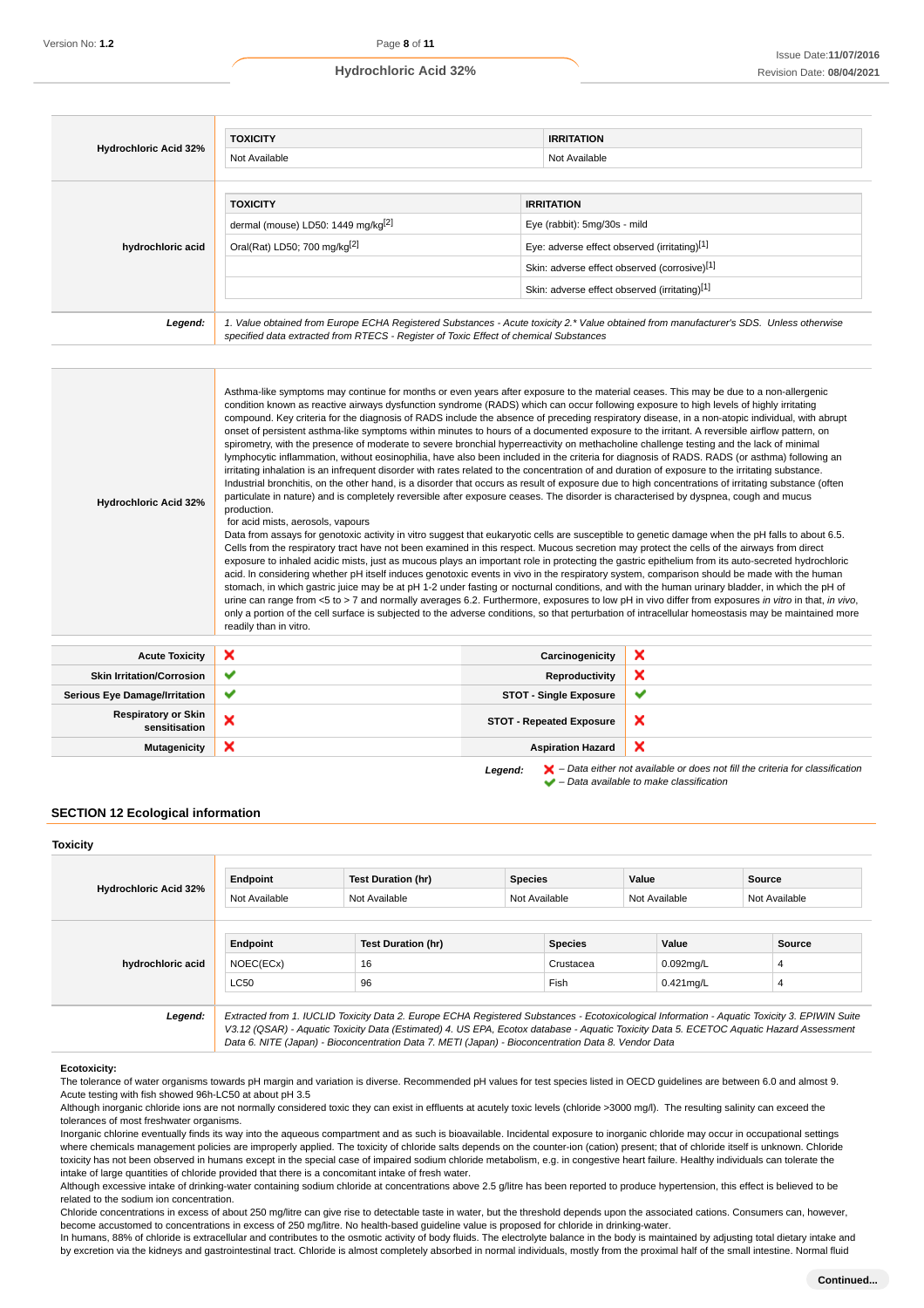loss amounts to about 1.5-2 liters/day, together with about 4 g of chloride per day. Most (90 - 95%) is excreted in the urine, with minor amounts in faeces (4-8%) and sweat (2%). Chloride increases the electrical conductivity of water and thus increases its corrosivity. In metal pipes, chloride reacts with metal ions to form soluble salts thus increasing levels of metals in drinking-water. In lead pipes, a protective oxide layer is built up, but chloride enhances galvanic corrosion. It can also increase the rate of pitting corrosion of metal pipes. Prevent, by any means available, spillage from entering drains or water courses. **DO NOT** discharge into sewer or waterways.

# **Persistence and degradability**

| Ingredient                       | Persistence: Water/Soil  | Persistence: Air |
|----------------------------------|--------------------------|------------------|
| hydrochloric acid                | <b>LOW</b>               | LOW              |
| <b>Bioaccumulative potential</b> |                          |                  |
| Ingredient                       | <b>Bioaccumulation</b>   |                  |
| hydrochloric acid                | LOW (LogKOW = $0.5392$ ) |                  |
| Mobility in soil                 |                          |                  |
| The company of the contract of   |                          |                  |

| Ingredient                   | Mobility |
|------------------------------|----------|
| hudrochloric acid<br>$\cdot$ | ∩w       |

# **SECTION 13 Disposal considerations**

| Waste treatment methods      |                                                                                                                                                                                                                                                                                                                                                                                                                                                                                                                                                                                                                                                                                                                                                                                                                                                                                                                                                                                                                                                                                      |
|------------------------------|--------------------------------------------------------------------------------------------------------------------------------------------------------------------------------------------------------------------------------------------------------------------------------------------------------------------------------------------------------------------------------------------------------------------------------------------------------------------------------------------------------------------------------------------------------------------------------------------------------------------------------------------------------------------------------------------------------------------------------------------------------------------------------------------------------------------------------------------------------------------------------------------------------------------------------------------------------------------------------------------------------------------------------------------------------------------------------------|
| Product / Packaging disposal | DO NOT allow wash water from cleaning or process equipment to enter drains.<br>It may be necessary to collect all wash water for treatment before disposal.<br>In all cases disposal to sewer may be subject to local laws and regulations and these should be considered first.<br>Where in doubt contact the responsible authority.<br>Recycle wherever possible.<br>Consult manufacturer for recycling options or consult local or regional waste management authority for disposal if no suitable treatment or<br>disposal facility can be identified.<br>Freat and neutralise at an approved treatment plant. Treatment should involve: Neutralisation with soda-ash or soda-lime followed by: burial<br>in a land-fill specifically licensed to accept chemical and / or pharmaceutical wastes or Incineration in a licensed apparatus (after admixture<br>with suitable combustible material).<br>Decontaminate empty containers with 5% aqueous sodium hydroxide or soda ash, followed by water. Observe all label safequards until<br>containers are cleaned and destroyed. |

## **SECTION 14 Transport information**

# **Labels Required**

| Marine Pollutant | ' NO |
|------------------|------|
| <b>HAZCHEM</b>   | 2R   |
|                  |      |

#### **Land transport (ADG)**

| UN number                    | 1789                                                                       |
|------------------------------|----------------------------------------------------------------------------|
| UN proper shipping name      | <b>HYDROCHLORIC ACID</b>                                                   |
| Transport hazard class(es)   | Class<br>8<br>Subrisk<br>Not Applicable                                    |
| Packing group                | Ш                                                                          |
| <b>Environmental hazard</b>  | Not Applicable                                                             |
| Special precautions for user | Special provisions<br>Not Applicable<br>Limited quantity<br>1 <sub>L</sub> |

# **Air transport (ICAO-IATA / DGR)**

| <b>UN number</b>            | 1789                                                             |                           |
|-----------------------------|------------------------------------------------------------------|---------------------------|
| UN proper shipping name     | Hydrochloric acid                                                |                           |
| Transport hazard class(es)  | <b>ICAO/IATA Class</b><br>ICAO / IATA Subrisk<br><b>ERG Code</b> | 8<br>Not Applicable<br>8L |
| Packing group               | Ш                                                                |                           |
| <b>Environmental hazard</b> | Not Applicable                                                   |                           |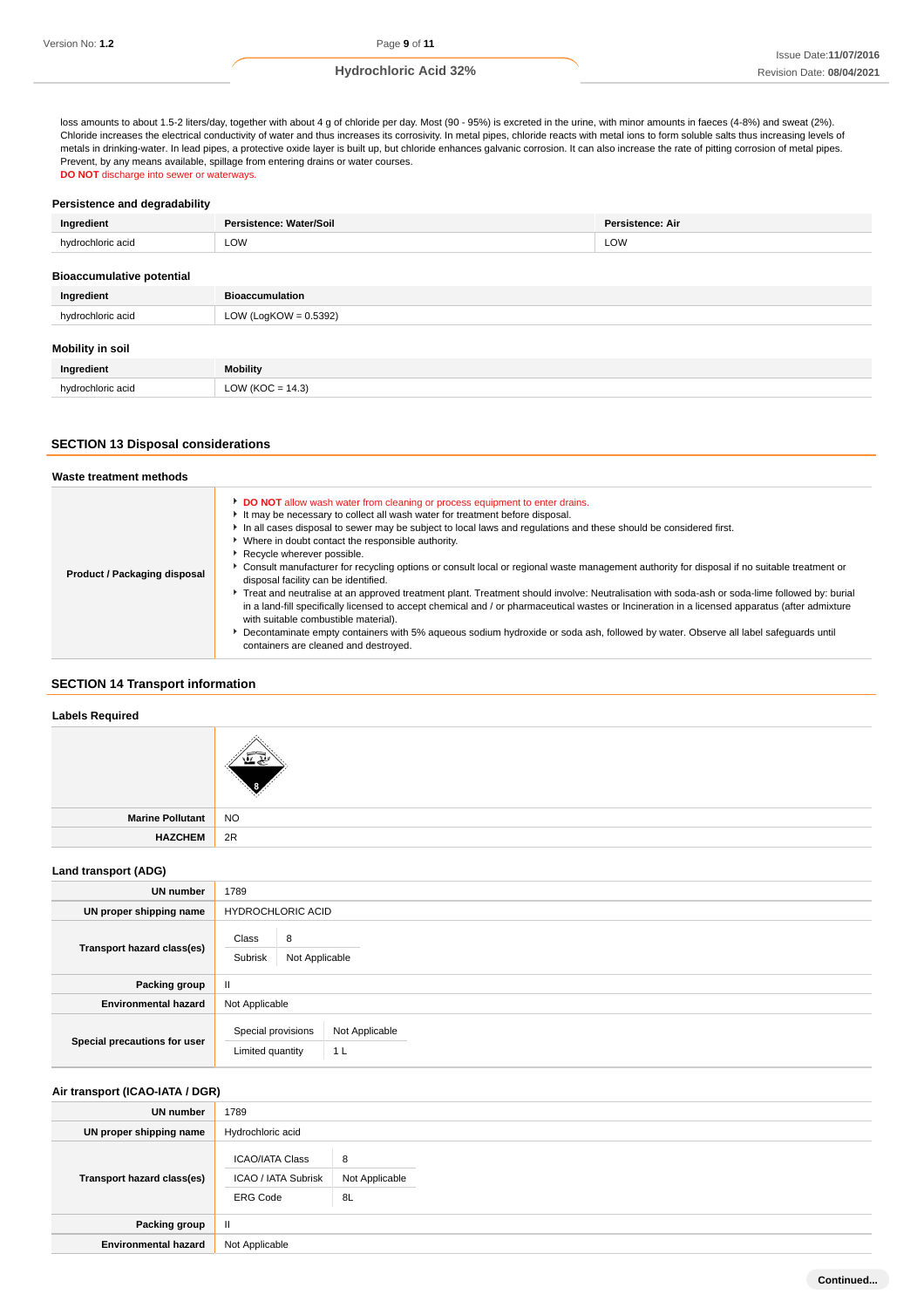| Special precautions for user | Special provisions                                        | A3 A803 |
|------------------------------|-----------------------------------------------------------|---------|
|                              | Cargo Only Packing Instructions                           | 855     |
|                              | Cargo Only Maximum Qty / Pack                             | 30 L    |
|                              | Passenger and Cargo Packing Instructions                  | 851     |
|                              | Passenger and Cargo Maximum Qty / Pack                    | 1 L     |
|                              | Passenger and Cargo Limited Quantity Packing Instructions | Y840    |
|                              | Passenger and Cargo Limited Maximum Qty / Pack            | 0.5L    |

# **Sea transport (IMDG-Code / GGVSee)**

| UN number                    | 1789                                                                 |                                                 |  |  |
|------------------------------|----------------------------------------------------------------------|-------------------------------------------------|--|--|
| UN proper shipping name      |                                                                      | <b>HYDROCHLORIC ACID</b>                        |  |  |
| Transport hazard class(es)   | <b>IMDG Class</b><br><b>IMDG Subrisk</b>                             | 8<br>Not Applicable                             |  |  |
| Packing group                | Ш                                                                    |                                                 |  |  |
| <b>Environmental hazard</b>  | Not Applicable                                                       |                                                 |  |  |
| Special precautions for user | <b>EMS Number</b><br>Special provisions<br><b>Limited Quantities</b> | $F-A$ , S-B<br>Not Applicable<br>1 <sub>L</sub> |  |  |

**Transport in bulk according to Annex II of MARPOL and the IBC code** Not Applicable

# **Transport in bulk in accordance with MARPOL Annex V and the IMSBC Code**

| <b>Product name</b> | Group         |
|---------------------|---------------|
| hydrochloric acid   | Not Available |
|                     |               |

## **Transport in bulk in accordance with the ICG Code**

| <b>Product name</b> | <b>Ship Type</b> |
|---------------------|------------------|
| hvdrochloric acid   | Not Available    |
|                     |                  |

# **SECTION 15 Regulatory information**

# **Safety, health and environmental regulations / legislation specific for the substance or mixture**

# **hydrochloric acid is found on the following regulatory lists**

Australia Hazardous Chemical Information System (HCIS) - Hazardous Chemicals Australia Standard for the Uniform Scheduling of Medicines and Poisons (SUSMP) - Schedule 5 Australia Standard for the Uniform Scheduling of Medicines and Poisons (SUSMP) - Australian Inventory of Industrial Chemicals (AIIC)

International Agency for Research on Cancer (IARC) - Agents Classified by the IARC Monographs

#### **National Inventory Status**

| National Inventory Status |  |
|---------------------------|--|
|                           |  |

Schedule 6

| <b>National Inventory</b>                          | <b>Status</b>                                                                                                                                                                                            |
|----------------------------------------------------|----------------------------------------------------------------------------------------------------------------------------------------------------------------------------------------------------------|
| Australia - AIIC / Australia<br>Non-Industrial Use | Yes                                                                                                                                                                                                      |
| Canada - DSL                                       | Yes                                                                                                                                                                                                      |
| Canada - NDSL                                      | No (hydrochloric acid)                                                                                                                                                                                   |
| China - IECSC                                      | Yes                                                                                                                                                                                                      |
| Europe - EINEC / ELINCS / NLP                      | Yes                                                                                                                                                                                                      |
| Japan - ENCS                                       | Yes                                                                                                                                                                                                      |
| Korea - KECI                                       | Yes                                                                                                                                                                                                      |
| New Zealand - NZIoC                                | Yes                                                                                                                                                                                                      |
| Philippines - PICCS                                | Yes                                                                                                                                                                                                      |
| USA - TSCA                                         | Yes                                                                                                                                                                                                      |
| Taiwan - TCSI                                      | Yes                                                                                                                                                                                                      |
| Mexico - INSQ                                      | Yes                                                                                                                                                                                                      |
| Vietnam - NCI                                      | Yes                                                                                                                                                                                                      |
| Russia - FBEPH                                     | Yes                                                                                                                                                                                                      |
| Legend:                                            | Yes = All CAS declared ingredients are on the inventory<br>No = One or more of the CAS listed ingredients are not on the inventory and are not exempt from listing(see specific ingredients in brackets) |

# **SECTION 16 Other information**